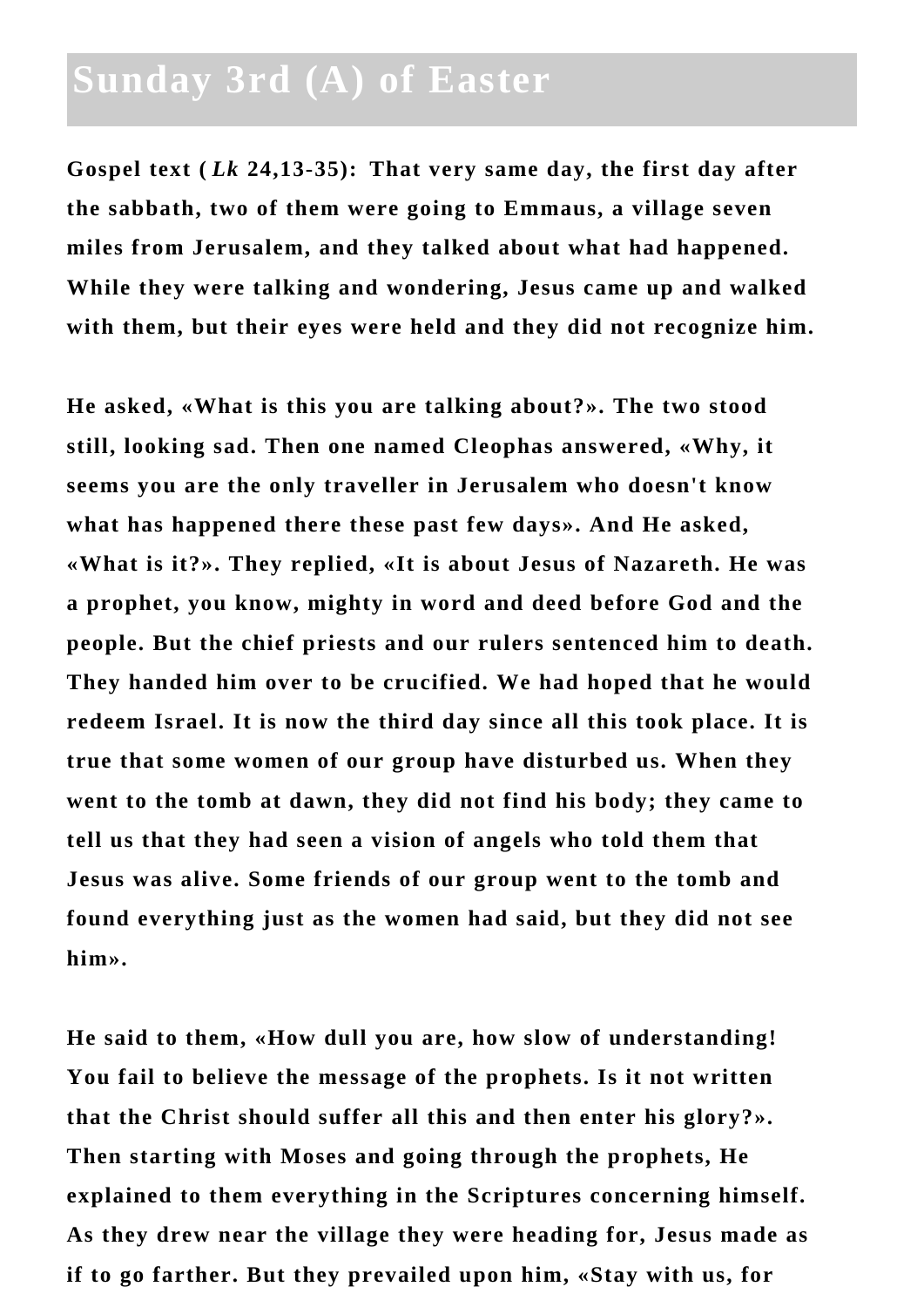**night comes quickly. The day is now almost over».** 

**So He went in to stay with them. When they were at table, He took the bread, said a blessing, broke it and gave each a piece. Then their eyes were opened, and they recognized him; but He vanished out of their sight. And they said to each other, «Were not our hearts filled with ardent yearning when He was talking to us on the road and explaining the Scriptures?». They immediately set out and returned to Jerusalem. There they found the Eleven and their companions gathered together. They were greeted by these words: «Yes, it is true, the Lord is risen! He has appeared to Simon!». Then the two told what had happened on the road and how Jesus made himself known when He broke bread with them.**

> *«That very same day, the first day after the sabbath»* Fr, Jaume GONZÁLEZ i Padrós *(Barcelona, Spain)*

**Today, we start proclaiming the Gospel with the expression: «That very same day after the sabbath» (Lk 24:13). Yes, the day after Sabbath, Sunday. Easter —it has been said— is like a great Sunday lasting fifty days. O, if we would only knew how important this day is for our life as Christians! «There are reasons to say, as suggested in the homily of an author of the 4th century (Eusebius of Alexandria), that the 'the holy day of Sunday is the commemoration of the Lord. It is called the Lord's because it is the Lord of all days' (...). This is, in fact, for all Christians a "paramount holiday"» (St. John Paul II). For us Sunday should be the motherly embrace, cradle, delectation, home and also missionary halitus. O, if we could only have a glimpse of the depth and poetry it may transmit! We could then affirm, along with those martyrs of the first centuries: «We cannot live without the Sunday».** 

**But when the Lord's day loses its importance in our existence the "Lord of all days" also evanesces, and we become so pragmatic and "earnest" that we only accord any credit to our projects and foresight, to our plans and strategies; then, even the very**